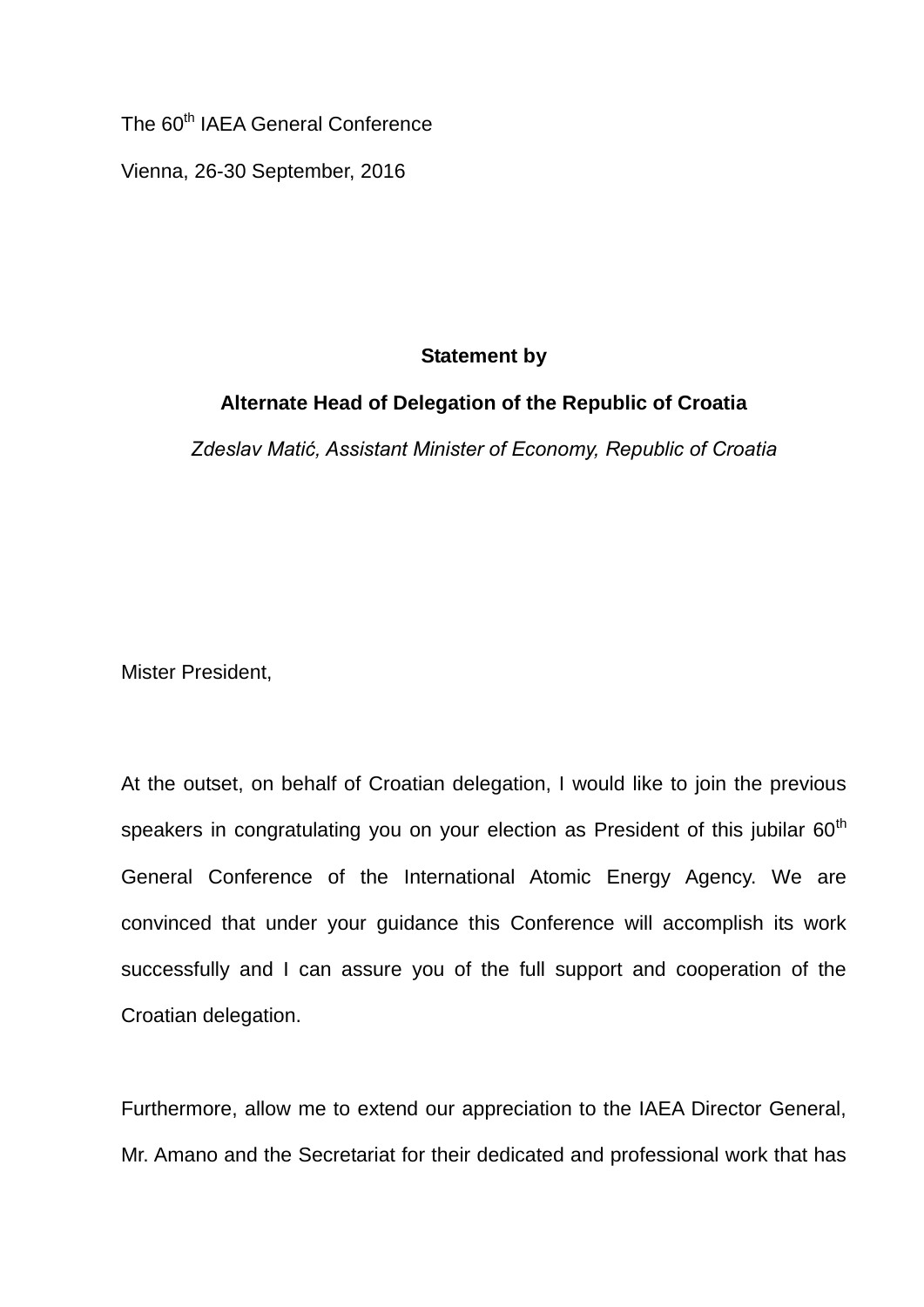been accomplished since the last General Conference and congratulate them on this very important anniversary.

Let me also take this opportunity to welcome the applications for membership of the Agency by Saint Lucia, Saint Vincent and the Grenadines and the Islamic Republic of Gambia, which once again testifies of the significance of the Agency.

Mister President, Your Excellencies, Distinguished Delegates, Ladies and Gentlemen,

The Republic of Croatia fully aligned itself with the EU statement. However, I would like to use this opportunity to say a few words in my national capacity**.**

The IAEAs **safeguards** are the key element of the nuclear non-proliferation regime. Croatia implements the system of integrated safeguards and all nuclear material is used exclusively for peaceful activities. This year Croatian Parliament ratified the Agreement between the non-nuclear-weapon States of the European Atomic Energy Community, the European Atomic Energy Community and the IAEA in Implementation of Article III (1) and (4) of the Treaty on the Non-Proliferation of Nuclear Weapons and the Protocol Additional thereto.

As a Party to all the major **international treaties and conventions** relating to nuclear safety and security, Croatia is fully committed to their implementation. In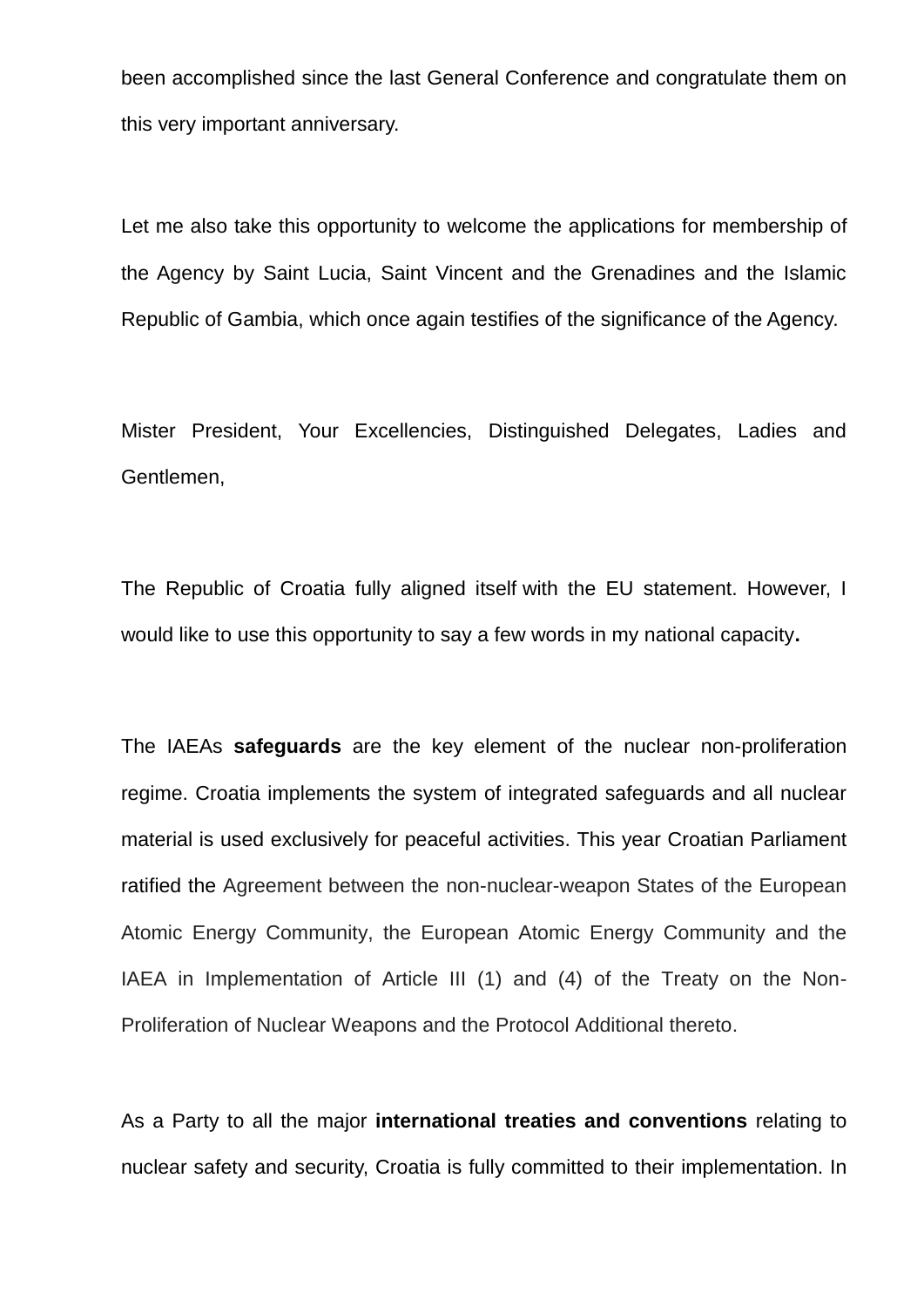that context, Croatia welcomes the entry into force of the Amendment to the Convention on the Physical Protection of Nuclear Material in May this year.

With regard to the nuclear safety, Croatia has already prepared the country review report for the 7th Review Meeting of the Contracting Parties to the Convention on Nuclear Safety, which will be held in 2017.

Nuclear energy plays a major role in stable and carbon free supply of electrical energy to Croatian citizens and industry for more than 30 years. Joint venture of Slovenia and Croatia in developing and safe operation of Krško NPP is continuous example of successful cooperation between two states in the peaceful use of nuclear energy, with number of positive economic and ecological effects for both partners. Furthermore, Croatia is committed to support safe and secure operation of Krško NPP in accordance with bilateral agreement, fully taking into account all obligations including those with respect to the safe management of radioactive waste and spent nuclear fuel.

Under the coordination by the State Office for Radiological and Nuclear Safety, Croatian designated bodies concluded the process of preparation of the proposal of the **National programme for the implementation of** the **Strategy** for the Management of Radioactive Waste, Disused Sources and Spent Nuclear Fuel, which was adopted by the Croatian Parliament in 2014. Both documents are in line with requirements set out in the Joint Convention on the Safety of Spent Fuel Management and on the Safety of Radioactive Waste Management as well as in the Council Directive 2011/70/Euratom establishing a Community framework for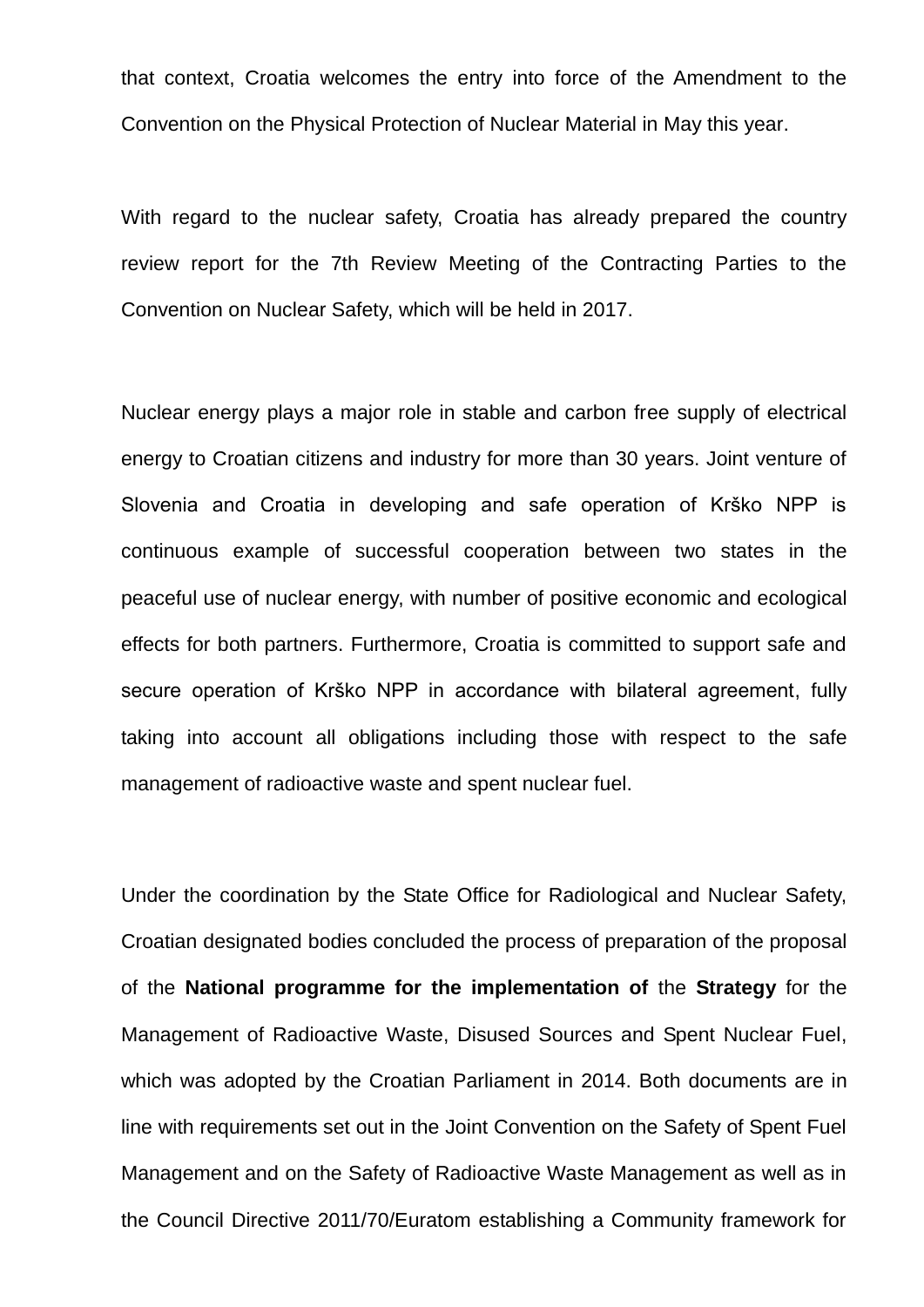the responsible and safe management of spent fuel and radioactive waste. Whereas the Draft proposal of the National programme for the implementation of the Strategy indicates possible location for radioactive waste storage, which will be the subject of further verifications in the forthcoming Governmental procedure for its adoption, let me highlight that Strategic Environmental Assessment was made taking into account the highest safety standards for protection of human health and the environment. Consequently all international obligations (including Espoo and Aarhus conventions) were fullfiled. This includes informing the public and neighboring countries and organizing the public hearings and discussions both at the national and international level.

Furthermore, Croatia attaches great importance to **bilateral cooperation** in the field of nuclear safety and security. In this respect we continued our cooperation with Slovenia and Hungary in the framework of the Agreement for the Early Exchange of Information in the Event of a Radiological Emergency. The bilateral agreement on cooperation between regulatory bodies of Croatia and Serbia is still in the process of signing.

Mister President,

Croatia highly values the Agency's work on the Peaceful Application of Nuclear Technology in participating member states.